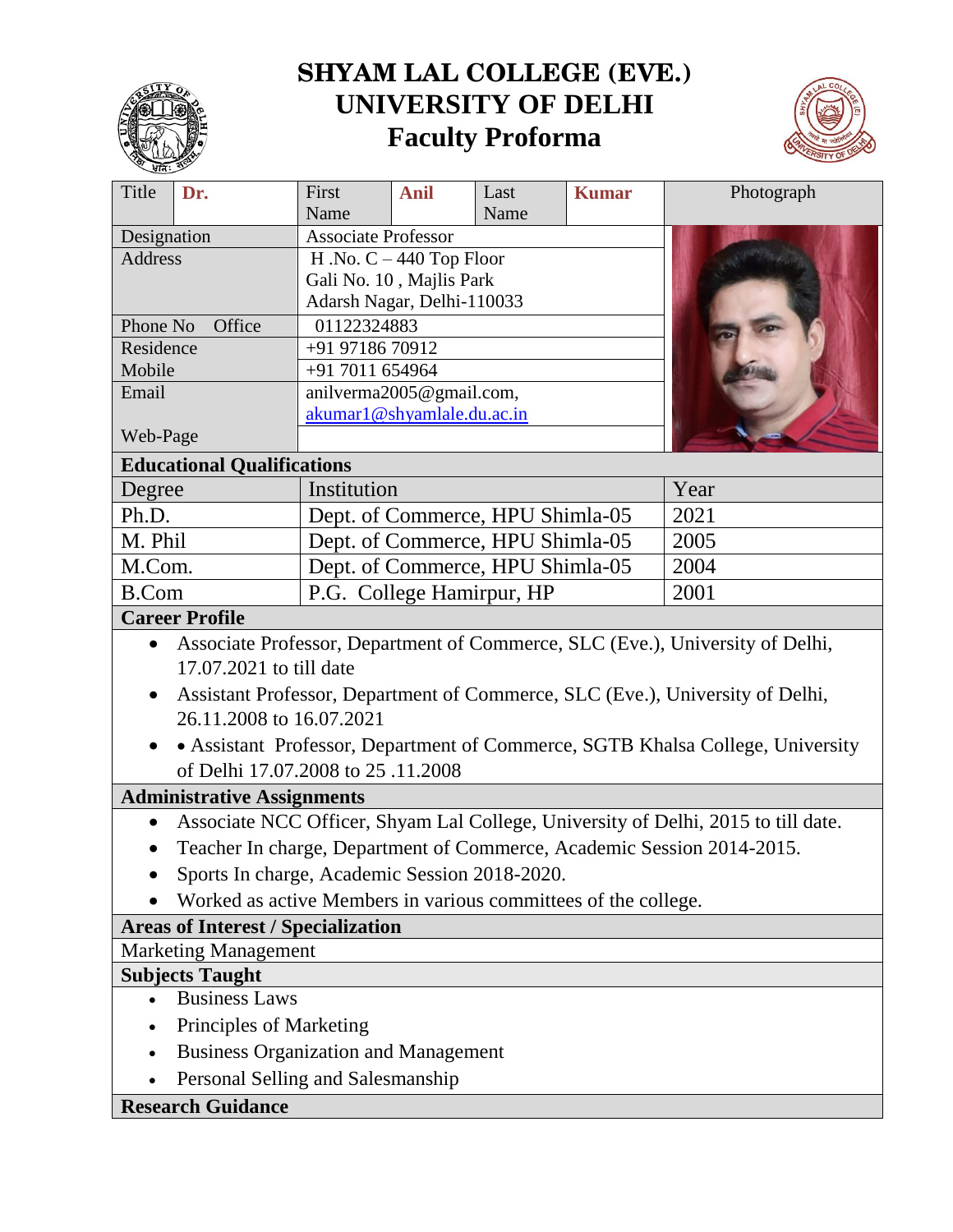# **Publications Profile**

## **Publications**

## **RESEARCH WORK & PUBLICATIONS**

## *RESEARCH PAPERS AND ARTICLES PUBLISHED*

- *Kumar Anil Singh & Anil Kumar* "An Analysis pf problem of non-performing assets of banking sector in India 2008-2018" *Parishodh Journal,Vol-9,Issue 3, 2020, ISSN No. 2347-6648, pp 11911-11922.*
- *Tek Chand & Anil Kumar,* "Role of Social Media in Brand Awareness: A Study of Delhi Region of India" *published in Management Technology Evolution to Revolution (2019), Bharti Publications, New Delhi, pp 68-78.*
- *Rana Dr. Kulwant & Anil Kumar,* "Social Media Marketing: opportunities and Challenges" *Journal of Commerce and Trade, Vol-11, Issue 1, 2016, ISSN No. 0973- 4503, pp 45-49.*
- *Rambir & Anil Kumar,* "Social Media Marketing and its impact on Brand Awareness in durable goods" CASIRJ *Vol-6, Issue 3, 2015, ISSN No. 2319-9202, pp 42-53.*
- *Anil Kumar,* "Community Based Tourism Initiatives in Himachal Pradesh" *Skanda journal of Humanities and social Sciences Vol-1,Issue 2, 2015, ISSN No. 2454-5325, pp 10-16.*
- *Anil Kumar,* "Evolution and Impact of Tourism Industry in India" *Samaj Vigyan Shodh Patrika, Vol-2, Issue 3 2015, ISSN No. 0973-7626, pp 15-20.*
- *Anil Kumar,* "The Dispute Settlement under World trade organization" *Asian Journal of Multidisciplinary Studies, Vol-2, Issue 5 2014, ISSN No. 2321-8819, pp 147-154.*

# *PAPERS PRESENTED & PUBLISHED IN NATIONAL CONFERENCE/SEMINAR PROCEEDINGS*

- Presented paper titled "Problems and Prospects of Social Media Marketing in India" in National Seminar on "Contemporary Issues in Indian Economy", organized by Dept. of Economics, SLCE, University of Delhi, August 12, 2017.
- Presented paper titled "Consumer Behavior and Role of consumer Research in India" in Domestic Seminar on "Contemporary Issues in Commerce and Management", organized by Dept. of Commerce, SLCE, University of Delhi, August 10, 2017.
- Presented paper titled "Dr. Ambedkar's and His Socio- Economic Ideas" in International Seminar on " The Relevance of Dr. Ambedkar's Thought in Contemporary India" organized by Dept. of Political Science & Dept. of Buddhist Studies, SLCE, University of Delhi, February, 14-15, 2017.
- Presented paper titled "Oral Literature as the Vedas and Wisdom Literature of Shudra's and Tribal" in International Conference on "Hagiography, Humanism and Caste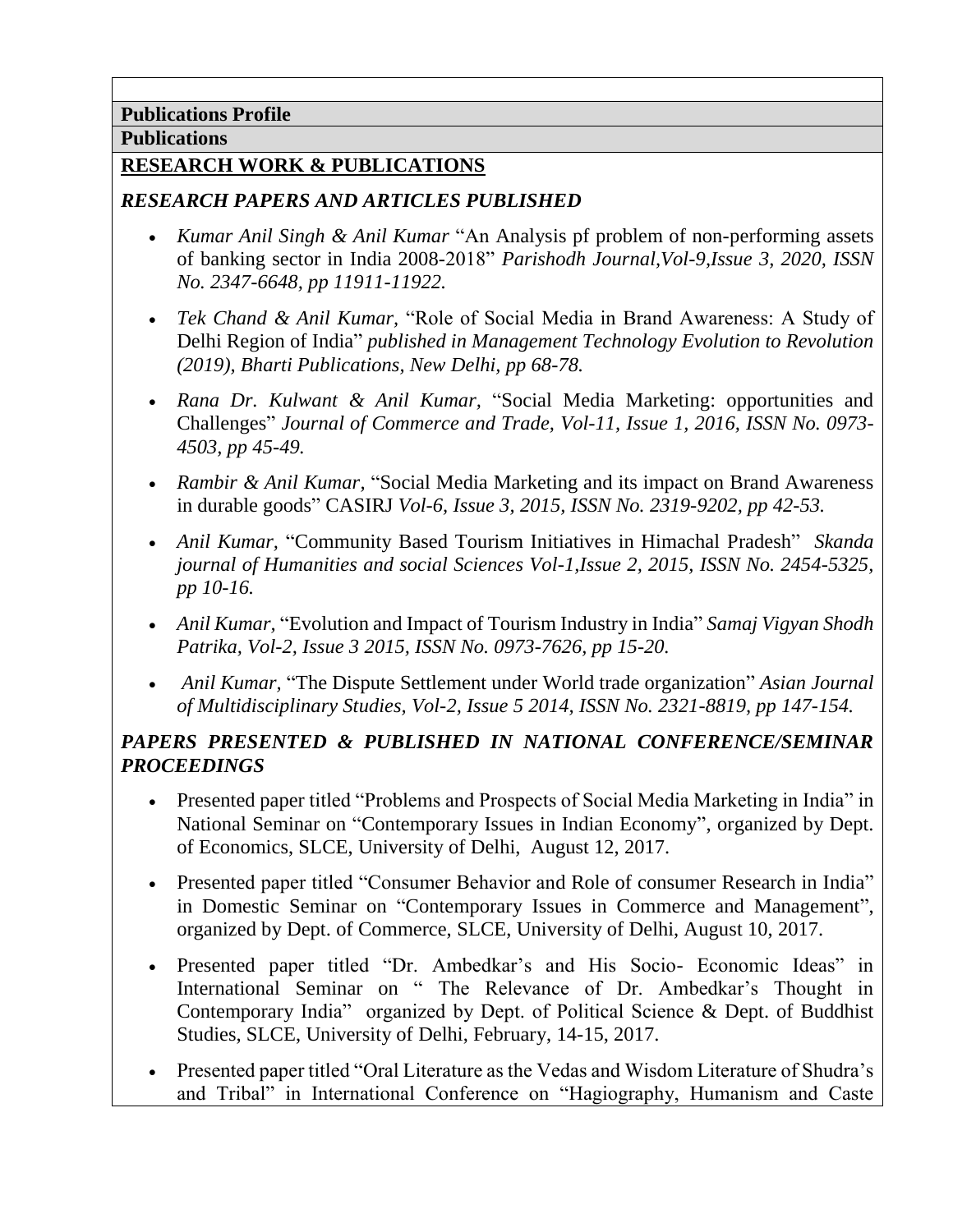Hierarchy in Bhakti Movement", organized by Dept. of English & Hindi, SLCE, University of Delhi, October 20-21, 2016.

# **REFRESHER COURSE / FDP/ WORKSHOPS, ATTENDED**

- Participated in Two Week INTERDISCIPLINARY REFRESHER COURSE/ FACULTY DEVELOPMENT PROGRAMME dated 30 Jan. - 14 Feb., 2021, on "Advanced Resesrch Methodology : Tools and Techniques" organized by RAMANUJAN College, University of Delhi, under the Pandit Madan Mohan Malaviya National Mission on Teachers and Teaching (PMMMNMTT) of MHRD, Government of India.
- Participated in One Week FACULTY DEVELOPMENT PROGRAMME on "Online" Teaching Platforms" organized by Shyam Lal College Eve., University of Delhi from August  $10 - 17$ <sup>th</sup>, 2020.
- Participated in Ten Days SUMMER WORKSHOP on "The Regeneration of Indian Society in the light of Constructive Programmes of Mahatma Gandhi " organized by Gandhi Bhawan, University of Delhi from August  $10-20<sup>th</sup>$ , 2020.
- Participated in Two Week FACULTY DEVELOPMENT PROGRAMME dated 18 May - 03 June, 2020, on "Managing Online Classes & Co-creating MOOCS 2.0" organized by RAMANUJAN College, University of Delhi, under the Pandit Madan Mohan Malaviya National Mission on Teachers and Teaching (PMMMNMTT) of MHRD, Government of India.
- Participated in one day Workshop on "Search, Research, Effective Research Writings and Academic Integrity" organized by Skill Development Committee, Shyam Lal College Eve., University of Delhi on Oct 14<sup>th</sup>, 2019.
- Participated in one day Workshop on "E-filing of ITR 1 & 2" organized by Shyam Lal College Eve., University of Delhi on Sept  $19<sup>th</sup>$ , 2019.
- Participated in Two Week INTERDISCIPLINARY FACULTY DEVELOPMENT PROGRAMME dated 15 Dec. - 28 Dec, 2018, on "Feminist Theories and Human Rights" organized by Mahatma Hansraj faculty Development Centre, Hansraj College, University of Delhi, under the Pandit Madan Mohan Malaviya National Mission on Teachers and Teaching (PMMMNMTT) of MHRD, Government of India.
- Participated in One Week FACULTY DEVELOPMENT PROGRAMME on "Corporate Social Responsibility & Sustainable Development" organized by Dept. of Political Science, Shyam Lal College Eve, University of Delhi from 16-22 Nov., 2018.
- Participated in one week FDP on STATA and Data Analysis organized by Dept. of Economics, Shyam Lal College Eve, University of Delhi from September  $4<sup>th</sup> - 10<sup>th</sup>$ , 2018.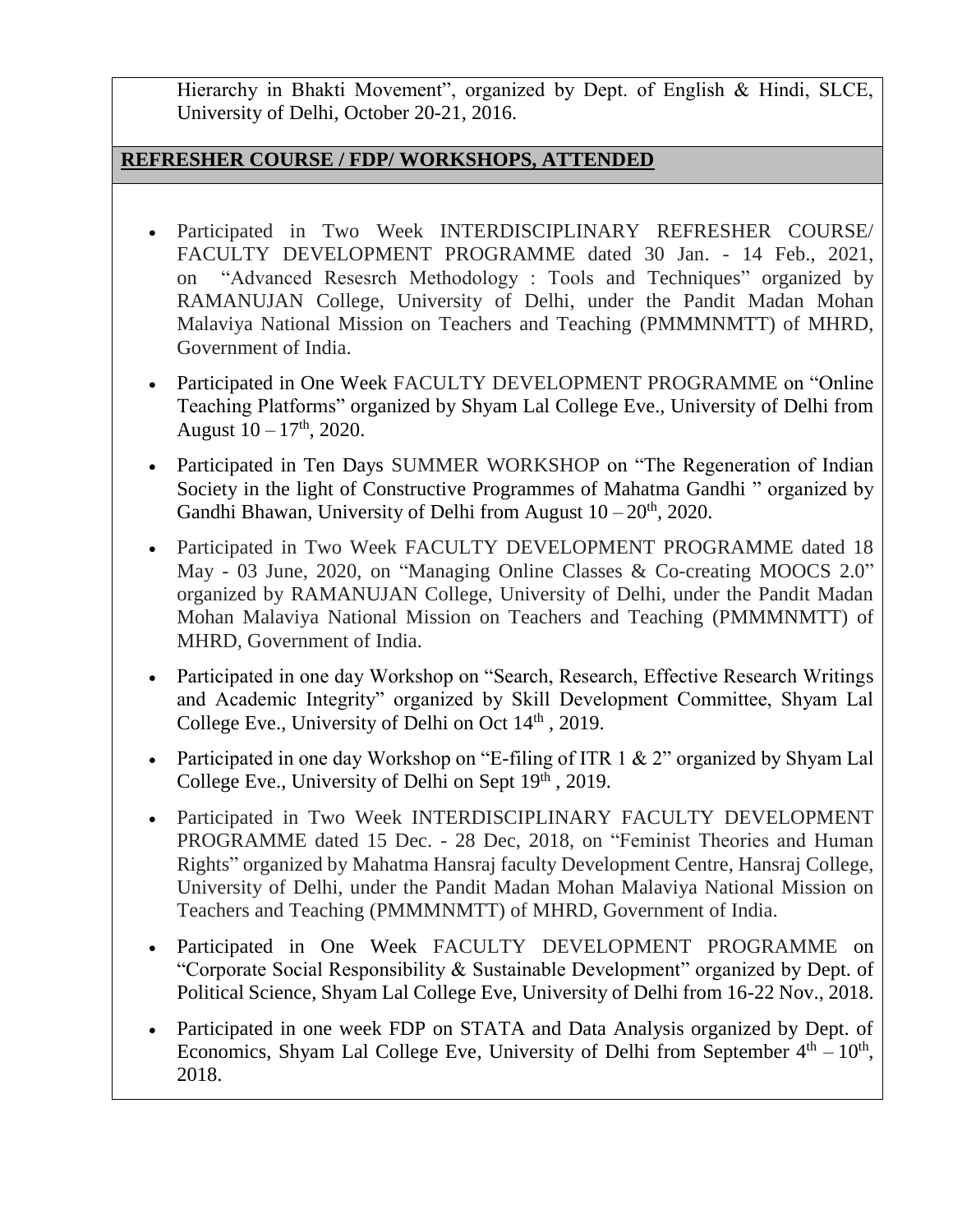- Participated in one week FDP on Marketing Research organized by Internal Quality Assurance Cell (IQAC) of Shyam Lal College (Eve.) from August 21<sup>st</sup> - 26th, 2017.
- Participated in the 14<sup>th</sup> Three Week Refresher Course in "Commerce and Business" Management" organized by The UGC- ASC, Jamia Millia Islamia, New Delhi from 22 Oct- 12 Nov., 2013.
- Participated in the  $97<sup>th</sup>$  four Week Orientation Programme from 15 July-11 August. 2011. Organized by The UGC- ASC, Jamia Millia Islamia, New Delhi.
- Participated in ILL Workshop Tier II for capacity Building of Delhi University Faculty on from Jan, 11<sup>th</sup> -23<sup>rd</sup> 2010.

# **SEMINAR/ CONFERENCE, ATENDED**

- Participated in national Conference on "Technology and Innovation: Changing the Face of Business" organized by Department of Commerce, Shaheed Bhagat Singh College, University of Delhi, Jan. 31<sup>th</sup>, 2020
- Participated in International Conference on "Dr. Ambedkar's and His Socio- Economic Ideas" Jointly organized by Dept. of Political Science, Shyam Lal College Eve. & Dept. of Buddhist Studies, University of Delhi on Feb 14<sup>th</sup>-15<sup>th</sup>, 2017, New Delhi, India.
- Participated in International Conference on "Hagiography Humanism and Caste Hierarchy in Bhakti Movement" organized by Shyam Lal College Eve., University of Delhi on Oct, 20-21<sup>st</sup> 2016, New Delhi, India.
- Participated in national Conference on "Role & Contribution of Renewable Energy in Climate Change Mitigation" organized by Shyam Lal College Eve., University of Delhi on Feb 6<sup>th</sup>-7th 2016, New Delhi, India.
- Participated in National Conference on "Marketing in the  $21<sup>st</sup>$  Century: Issues and Challenges" organized by Shaheed Bhagat Singh College, University of Delhi on February 5-6, 2016, Delhi, India.
- Participated in International Conference on "Unleashing Potential of Renewable Energy for Sustainable Development: Opportunities & Challenges" organized by Shyam Lal College Eve., University of Delhi on January 13-14, 2015, New Delhi, India.
- Participated in 3<sup>rd</sup> Annual Commerce Convention on "Leveragering Business" Discovering: New Horizons" organized by Department of Commerce, Delhi School of Economics, University of Delhi, April. 12<sup>th</sup> -13<sup>th</sup>, 2014
- Participated in International Conference on "CSR: Expectations, Reality and Challenges" organized by Shyam Lal College Eve., University of Delhi, on Feb 6<sup>th</sup> -7<sup>th</sup> 2014.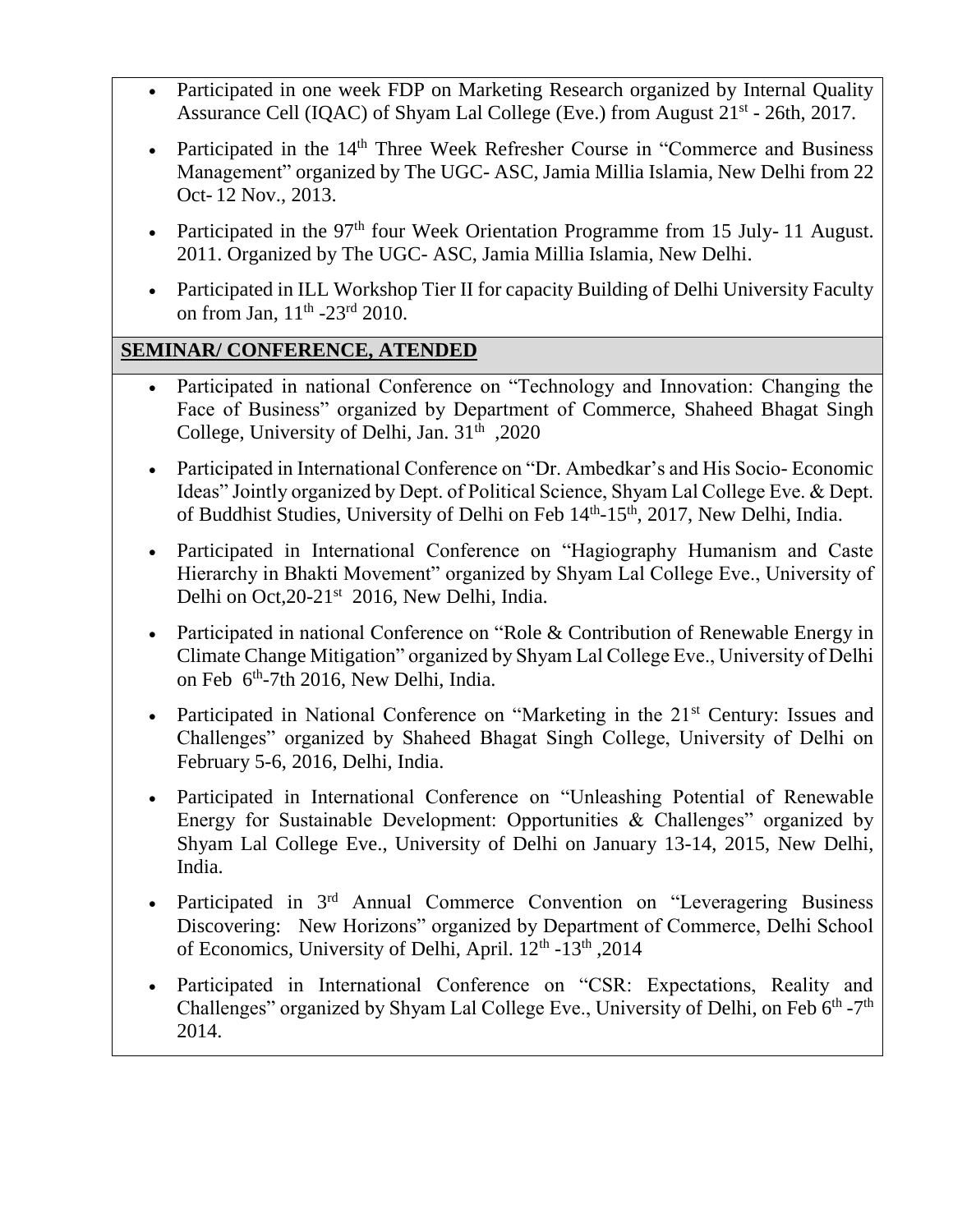- Participated in national Conference on "FDI in India: Response and Challenges" organized by Department of Commerce, Shaheed Bhagat Singh College, University of Delhi, Nov.  $5<sup>th</sup> - 6<sup>th</sup>$ , 2012
- Participated in International Conference on "Human Rights in the 21st Century Global Perspective, National Challenge" organized by Shyam Lal College Eve., University of Delhi, on Feb  $14^{\text{th}}$  -15<sup>th</sup> 2012.
- Participated in The Investor Awareness Programme on "Understanding the Capital Markets" organized by The Institute of Company Secretaries of India (North Region) Delhi on Feb 9<sup>th</sup>, 2012, New Delhi, India.
- Participated in national Conference on "Mergers and Acquisitions:- Issues Opportunities and Challenges" organized by Department of Commerce, Shaheed Bhagat Singh College, University of Delhi, Jan. 20<sup>th</sup> -21st, 2012
- Participated in National Seminar on "Globalization & Indian Economy" organized by Department of Business Economics SGTB Khalsa College, University of Delhi, on March, 10<sup>th</sup>, 2011.
- Participated in National Seminar on "Media and the new world Order" organized by Shyam Lal College Eve., University of Delhi, on Feb  $4^{\text{th}}$  -5<sup>th</sup> 2011.
- Participated in national Seminar on "Financial Sector Reforms in India: The Road Ahead" organized by Department of Commerce, Shaheed Bhagat Singh College, University of Delhi, Jan. 21<sup>st</sup> -22<sup>nd</sup>, 2011.
- Participated in National Seminar on "Contemporary Issues in Management" organized by Department of Business Economics SGTB Khalsa College, University of Delhi, on Feb 23rd , 2010.
- Participated in National Seminar on "Ethical Dimensions of Governance at India" organized by Deshbandhu College Eve., University of Delhi, on Feb 15<sup>th</sup>-16<sup>th</sup>, 2010.
- Participated in Special Assistance Programme Seminar on "Contemporary issues is Global Finance Markets" organized by Department of Financial Studies., University of Delhi, South Campus on Feb 6<sup>th</sup> 2010.
- Participated in National Seminar on "Global Economic Challenges: Implications for India" organized by Shyam Lal College Eve., University of Delhi, on Feb 4th -5th 2010.
- Participated in national Seminar on "Corporate Laws: Contemporary Issues" organized by Department of Commerce, Shaheed Bhagat Singh College, University of Delhi, Dec.  $4^{\text{th}}$  -5<sup>th</sup> 2009.
- Participated in International Conference on "Issues in finance and Economic Development in Developing countries during globalization Era." organized by University of Delhi, 2009.